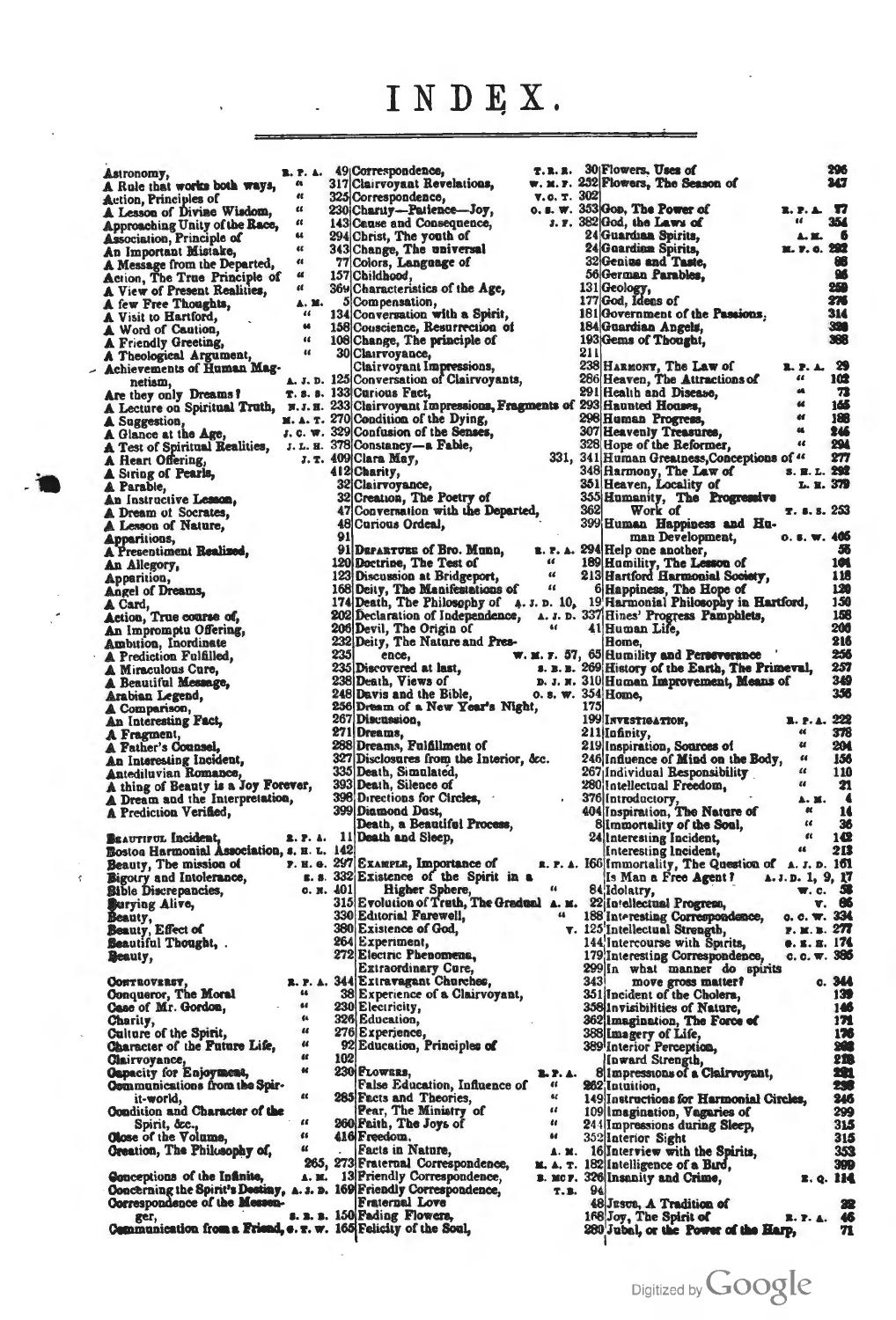| Jesus, Inspiration of<br>Joy and Aspiration,                                         |                                           | 378 | 267 Notes by the Way-side,                                                | S. H. L.                |                   | Responses from the Departed, M.A.T. 286<br>212, 220, 229, 237, 369, 384, 400 Recognition of Friends in the |                      |                   |
|--------------------------------------------------------------------------------------|-------------------------------------------|-----|---------------------------------------------------------------------------|-------------------------|-------------------|------------------------------------------------------------------------------------------------------------|----------------------|-------------------|
|                                                                                      |                                           |     | Nature and Revelation,                                                    | C. J. A. $228$          |                   | Future State,                                                                                              |                      | 300               |
| <b>KINDNESS, The Law of</b>                                                          |                                           |     | R. P. A. 254 Nature, Thoughts of                                          |                         |                   | 280 Remarkable Sounds,                                                                                     | 9.8. L. 310          |                   |
| Kindness in the Family,                                                              |                                           |     | 296 New Manifestations of Spiritu.                                        |                         |                   | Reflections,                                                                                               |                      | 347               |
| Kindness, Influence of                                                               |                                           | 346 | al Presence,                                                              |                         |                   | 310 Report from Worcester,                                                                                 | M. W. T. 402         |                   |
|                                                                                      |                                           |     | Nature, The Laws of                                                       |                         | 210               |                                                                                                            |                      |                   |
| Love, The Spirit of                                                                  |                                           |     | n. r. A. 254 Nature, Teachings of                                         |                         |                   | 167 SPIRITUAL Communications,                                                                              | <b>R. P. A.</b>      |                   |
| Lecture at Chicopee Falls,                                                           | А. м. 134                                 |     |                                                                           |                         |                   | 66<br>Organization,                                                                                        | ĸ<br>66              | 16                |
| Letter from Portsmouth, N. H., n. w. 141 Our Motto,                                  |                                           |     |                                                                           | R. P. A.<br>.44         | $\sqrt{5}$<br>326 | 66<br>Perception<br>66                                                                                     | 66                   | 76<br>100         |
| Letter from Abington, Mass., N. H. c. 222 Our Reply,<br>Letter to the Editor,        |                                           |     | w. i. r. 269 Organization,                                                | $\epsilon$              | 362               | Intercotirse,<br>a<br><b>Monitions,</b>                                                                    | 66                   | 116               |
| Law of Correspondence,                                                               |                                           |     | w. c. 377 Objections to the Idea of Spirit-                               |                         |                   | 4<br>Warnings,                                                                                             | $^{a}$               | 163               |
| Letter from Philadelphia,                                                            |                                           |     | G. D. H. 378 ual Intercourse,                                             | $\epsilon$              | <b>116</b>        | 86<br>Progress,                                                                                            | 46                   | 278               |
| Letter from New Bediord,                                                             |                                           |     | B. P. H. 386 Our Brethren of the Press,                                   | A.M. 29                 |                   | 44<br>Disclosures,                                                                                         | $\epsilon$           | 284               |
| Letter from the West,                                                                |                                           |     | o. L. s. 173 Our Lesson,                                                  |                         | s. 172            | 66<br>Messages,                                                                                            | 46                   | 300               |
| Letter from Oldtown, Md.                                                             |                                           |     | $\theta$ . B. M. 410 Office of Reason.                                    |                         | 178               | $\epsilon\epsilon$<br>Communications, Re-                                                                  |                      |                   |
| Letter from Mr. Davis,                                                               |                                           |     | 38 Objects of the Harmonial Philosophy,                                   |                         | 278               | liability of                                                                                               | 66                   | 206               |
| Lowell Harmonial Society,                                                            |                                           |     | e. 134 Old Age, Enjoyments of                                             |                         |                   | 306 Spirit Messages,                                                                                       | 46.<br>$^{16}$       | 166               |
| Luna's Confession,<br>Letter of Mr. Davis to Hartford Times, 166 Our Higher Destiny, |                                           |     | 143 Opinions and their Advocates,                                         |                         | 3221              | "Rappings,<br>336 Supernaturalism,                                                                         | 86                   | 205<br>31         |
| Love,                                                                                |                                           |     | 192 Observations on Man's Departure,                                      |                         |                   | 359 Seek, and ye shall Find,                                                                               | $\bullet$            | 86                |
| Love of Flowers,                                                                     |                                           | 216 |                                                                           |                         |                   | Signs of Encouragement,                                                                                    | $\epsilon$           | 93                |
| Life, The Charms of                                                                  |                                           |     | 272 Powzu, The True,                                                      |                         |                   | R. P. A. 268 Spring, Presence of                                                                           | $\epsilon$           | 286               |
| Law of Motion,                                                                       |                                           |     | 274 Power of Conscience,                                                  | $\bullet$               |                   | 110 Spiritual Clairvoyance,                                                                                | A. M.                | $\mathbf{Q}$      |
| <b>Lesson of the Spider,</b>                                                         |                                           |     | 288 Pious Frauds,                                                         | A. 21. 117              |                   | <b>B</b> 1<br>Communications,                                                                              | 66                   | 158               |
| Life, The Stream of                                                                  |                                           |     | 320 Philosophy, The Harmonial,                                            | $\lambda$ . M. 15       |                   | 66<br>Phenomena at Bridge.                                                                                 |                      |                   |
| Live for Something,                                                                  |                                           |     | 320 Philosophy, The Spiritual                                             | L. 8. R. 61             |                   | port,                                                                                                      | $+66$                | 44                |
| Labor, Dignity of                                                                    |                                           |     | 328 Progressive Light of the Pres-                                        |                         |                   | $\epsilon$<br>Manifestations at                                                                            | 46.4                 |                   |
| Letter to the Church,                                                                |                                           | 361 | ent,                                                                      | T.8.5.62                |                   | Springfield,                                                                                               | $\ddot{\phantom{a}}$ | 62<br>演           |
| Life, The Value of<br>Life and Flowers,                                              |                                           | 36  | 363 Patrons of American People's<br>Journal,                              | 8. B. B.                |                   | Society and its Victims,<br>23 Speak kindly, Brothers,                                                     | 66                   | 54                |
|                                                                                      |                                           |     | Progress, The Philosophy of                                               | <b>S. H. L.</b>         |                   | Sectarian Artifices,                                                                                       | 66                   | 138               |
| MAN, The Dignity of                                                                  | <b>R. P. A.</b>                           | 70  |                                                                           |                         |                   | 305, 313 Spirits, The Magnetic Power of                                                                    | $\epsilon\epsilon$   | 148               |
| Man, The Destiny of,                                                                 | 11                                        |     | 109 Progress of the Age,                                                  |                         |                   | H. B. 386 Spiritual Communication,                                                                         | A. J. D.             | 50                |
| Mind and the Senses,                                                                 | $^{14}$                                   |     | 140 Passage to the Second Sphere, w.r.o. 326 Seifishness and Benevolence, |                         |                   |                                                                                                            | <b>S</b> F.C.        | 63                |
| <b>Messages</b> from the Spirits,                                                    | 66                                        |     | 142 Presentiments, Instances of                                           |                         |                   | 35 Spiritual Phenomena,                                                                                    |                      | H. 67             |
| Mind, Supremacy of                                                                   | 66                                        |     | 180 Progress of Truth,                                                    |                         |                   | 67 Scriptural Discrepancies,                                                                               |                      | c. R. 78          |
| Mind, The Free,                                                                      | 66                                        |     | 228 Professor Webster and Dr. Parkman,                                    |                         |                   | 69 Spiritual Impressions,                                                                                  | <b>B.S. 147</b>      |                   |
| <b>Mission of the Angels,</b>                                                        | $\alpha$<br>$^{14}$                       |     | 253 Presentiments,                                                        |                         |                   | 75 Sectarian Warfare,                                                                                      |                      | H. 182            |
| Man, The Nature of                                                                   | 66                                        |     | 324 Philosophy, The Spiritual,<br>278 Progress of Discovery,              |                         |                   | 102 Separate Existence of the Soul, s. B. B. 201<br>138 Sleep,                                             |                      | 254               |
| <b>Mental Tranquility,</b><br>Miracles, The Character of                             |                                           |     | A. M. 20 Patience-Progress,                                               |                         |                   | 160 Swedenborg and Davis,                                                                                  | T. S. 214            |                   |
| Man, Progressive History of                                                          | $\mathbf{r}$ . $\mathbf{M}$ B. 197 Poetry |     |                                                                           |                         |                   | 176 Social Reform,<br><b>Contractor</b>                                                                    | л. в. мод. 302       |                   |
| Man, The Immortality of                                                              |                                           |     | c. L. s. 244 Positive Virtue,                                             |                         |                   | 187 Spiritual Thoughts,                                                                                    |                      | T.30 <sup>2</sup> |
| Musicians Incognita,                                                                 |                                           |     | s. B. B. 270 Premonition,                                                 |                         |                   | 195 Small Beginnings and Great                                                                             |                      |                   |
| Mental Phenomena,                                                                    |                                           |     | <b>e. E. L. 391 Perception of Jesus,</b>                                  |                         | 211               | Ends,                                                                                                      | <b>S.E.E. 309</b>    |                   |
| Messages from a Spiritual                                                            |                                           |     | Poetry and Philosophy,<br>M. A. T. 334 Psychological Fact,                |                         | 219               | <b>218 Spiritual Communications,</b>                                                                       | c.                   |                   |
| Friend,<br>Mistakes of the Rich,                                                     |                                           |     | 40 Phenomena of Death,                                                    |                         |                   | 316, 324, 332, 342, 352, 360<br>227 Spring, Influence of                                                   | и. н. с. 318         |                   |
| Ministering Angels,                                                                  |                                           |     | 64 Progress, The Law of                                                   |                         |                   | 235 Sources of Happiness in Nature, s. J. 325                                                              |                      |                   |
| Memnon, or Human Wisdom,                                                             |                                           |     | 87 Poetry, Music, and Painting,                                           |                         |                   | 256 Sympathy,                                                                                              | D. D. B. 344         |                   |
| Memory and Hope,                                                                     |                                           |     | 95 Philosophy of Sleep,                                                   |                         |                   | 289 Spirit-rappings in Providence, D B. H. 398                                                             |                      |                   |
| Mutual Dependence,                                                                   |                                           |     | 128 Presentiments, Instances of                                           |                         |                   | 291 Shall Truth be Proclaimed ? &c. v.c r. 394                                                             |                      |                   |
| Man, The Interior Nature of                                                          |                                           |     | 147 Pleasing Death from Cold,                                             |                         |                   | 291 Spiritual Truths,                                                                                      | н. т. с. 400         |                   |
| <b>Memorable Instance of Spiritual</b><br>Guidance and Protection.                   |                                           |     | Psychological Phenomena,<br>178 Providence, Superintendence of            |                         |                   | 307 Spiritual Science, The Dawn of r. s.s. 229<br>322 Sensations of the Dying,                             |                      | 8                 |
| Music of Winter,                                                                     |                                           |     | 192 Parables of the Day,                                                  |                         |                   | 364 Social Relations-The Daisy,                                                                            |                      | 15                |
| Mystery of the Rappings.                                                             |                                           |     | 198 Philosophy and Religion,                                              |                         |                   | 367 Spirit-seeing,                                                                                         |                      | 50                |
| Message to the World,                                                                |                                           |     | 198 Phenomena, Physical and Mental,                                       |                         |                   | 367 Science, The Poetry of                                                                                 |                      | 74                |
| Man, Position and Destiny of                                                         |                                           |     | 225 Prevision, Organic,                                                   |                         |                   | 375 Sensations in Trance,                                                                                  |                      | 90                |
| Mind, Influence of                                                                   |                                           |     | 267 Premature Interment,                                                  |                         |                   | 383 Simplicity,                                                                                            |                      | 14                |
| Mysterious Visitation,                                                               |                                           |     | 275 Poetry from the Spirit-world                                          |                         |                   | 401 Singular Impression,                                                                                   |                      | 16                |
| Magnetism, New Form of                                                               |                                           |     | 275 Politics and Progress,                                                |                         |                   | 413 Spirit and Form,                                                                                       |                      | 171               |
| Matter and Mind, Relations of<br>Music, Effects of                                   |                                           | 283 | 281 Power of Memory,                                                      |                         |                   | 415 Spiritual Views, &c.,<br>Snow Crystals,                                                                |                      | 185<br>192        |
| Mind,                                                                                |                                           |     | 290 QUERIES of a Correspondent,                                           |                         |                   | J. s., B. 409 Spirit Forms,                                                                                |                      | 196               |
| Modification of Sleep,                                                               |                                           | 290 |                                                                           |                         |                   | Spiritual Instruction,                                                                                     |                      | 198               |
| Mind against Mind,                                                                   |                                           |     | 290 REPINEMENT, The Process of-                                           |                         |                   | R. P. A. 60 Sphere of Poetry,                                                                              |                      | 190               |
| Mirza,                                                                               |                                           |     | 303, 311, 319 Rest of the Soul,                                           | $\overline{\mathbf{a}}$ |                   | 69 Somnambulism, Strange Act of                                                                            |                      | 503               |
| Mind, The Empire of                                                                  |                                           |     | 321 Remarkable Dreams,                                                    | 66                      |                   | 83 Singular Presentiment,                                                                                  |                      | 203               |
| Mental Hallucination,                                                                |                                           |     | 323 Reward of the Virtuous,                                               | 66                      |                   | 133 Spiritual Development,                                                                                 |                      | 219               |
| Music,                                                                               |                                           |     | 348 Reflections for the New Year,                                         | 66<br>44                |                   | 173 Singular Circumstance,                                                                                 |                      | 227               |
| <b>Mountain Scenery,</b>                                                             |                                           |     | 356 Reflections on Death,                                                 | u                       |                   | 293 Spiritual Vision,                                                                                      |                      | 236<br>251        |
| <b>Music in every thing,</b><br>Mourning Apparel                                     |                                           |     | 356 Reform, The Oneness of<br>361 Remarkable Phenomena,                   |                         |                   | 368 Somnambulism,<br>R. E. 222 Sound, Transmission of                                                      |                      | 266               |
| <b>Manifestations of Spirits,</b>                                                    |                                           |     | 370 Revelations,                                                          |                         |                   | w.c. 245 Science, The Bundy of                                                                             |                      | 274               |
| Mysterious Behavior of a Church Bell, 391 Reform, The Work of                        |                                           |     |                                                                           |                         |                   | T. s. s. 85 Spiritual Telegraphing,                                                                        |                      | 294               |
|                                                                                      |                                           |     | Relations between the Ideal and                                           |                         |                   | Silent Influence,                                                                                          |                      | 298               |
| NATURE, The Influences of                                                            | <b>R. P. A.</b>                           | 23  | Actual,                                                                   |                         |                   | г. н. е. 97 Singular Event,                                                                                |                      | 323               |
| Note to the Reader,                                                                  | 86                                        |     | 190 Responses from the Spirit-world,                                      |                         |                   | s. w 157 Singular Edict,                                                                                   |                      | 338               |
| New Movement at Hartford,                                                            | $\mathcal{U}$<br>n                        |     | 333 Recognition of the Departed,                                          |                         |                   | 67 Spring, Teachings of                                                                                    |                      | 356               |
| Nature, The Analogy of<br>New Publication,                                           | 46                                        |     | 308 Remarkable Incident,<br>110 Remarkable Case,                          |                         |                   | 75 Sands of Gold,<br>99 Signs of Progress,                                                                 |                      | $\frac{380}{301}$ |
| Necessity for Higher Revelations, "                                                  |                                           |     | 45 Recollections,                                                         |                         |                   | 176 Self-Government,                                                                                       |                      | 390               |
| <b>Hew Work, by</b>                                                                  |                                           |     | A. J. D. 270 Reward of Benevolence,                                       |                         |                   | 208 Silent Lovers,                                                                                         |                      | 391               |
| Motes of Individual Experience, c. c. w. 402 Reflections, Truthful,                  |                                           |     |                                                                           |                         |                   | 262 Sympathetic Clairvoyance,                                                                              |                      | 391               |
| Nature's Divine Revelations, w. M. r. 46 Reform, The Basis of                        |                                           |     |                                                                           |                         |                   | r. m. n. 268 Small Things, Value of                                                                        |                      | 401               |